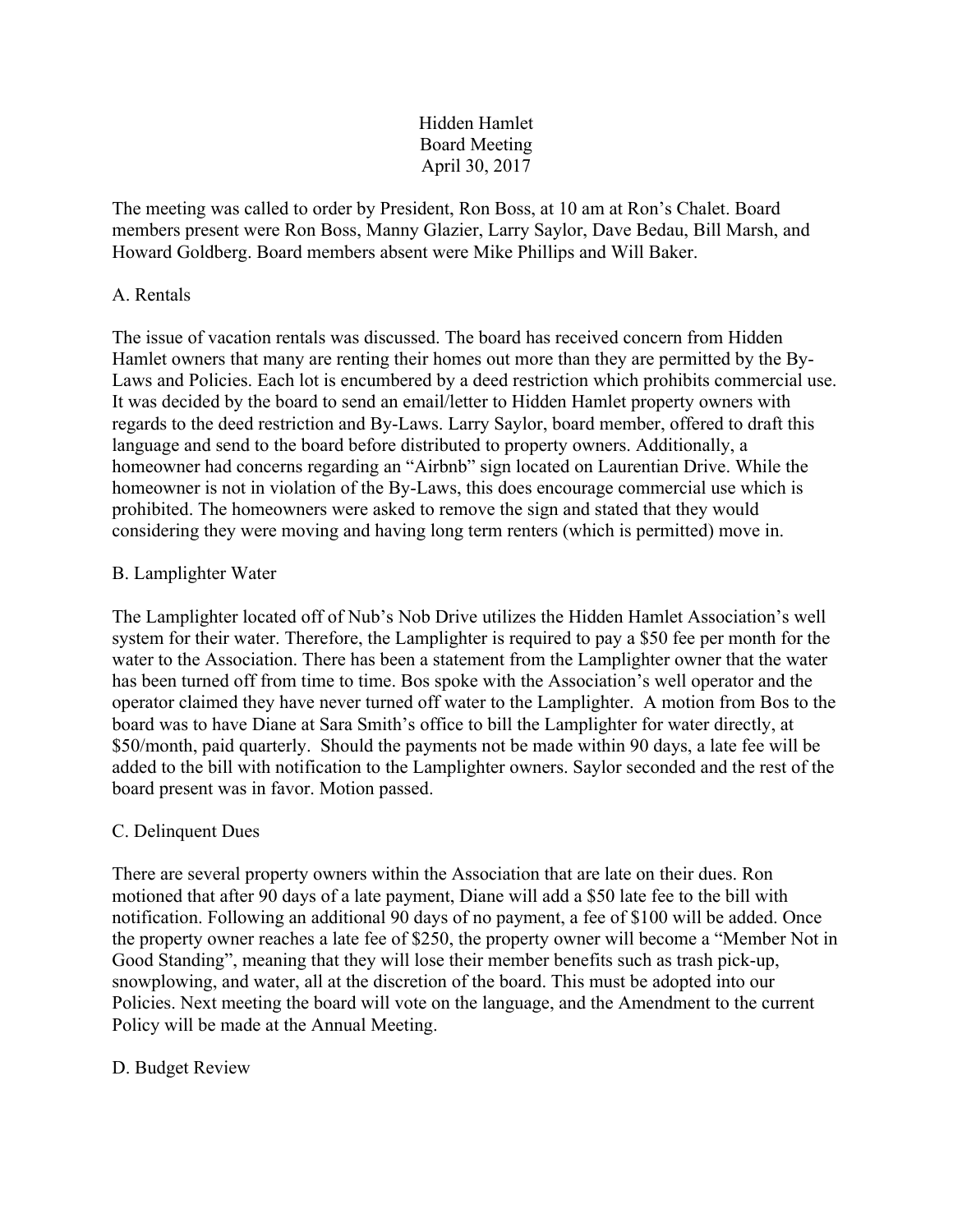Bedau brought our current financials from Sara Smith's office. The budget must be established for July 1 2017 – June 30 2018. While currently the Association is maintaining the budget, there is concern from the board that reserves will not cover emergencies associated with the well system and maintenance costs. The DEQ requirements for water assessments and testing are increasing, in addition to the well maintenance. The board is going to assess the potential costs and discuss at a budget meeting scheduled for July  $2<sup>nd</sup>$ , 2017.

# E. Snow Removal

Many property owners had complaints with regards to snow plowing this winter season. Should a property owner have issues or damage on their property, please contact Phil at Harbor Springs Excavating directly. His contact information is located on the Hidden Hamlet website: www.hiddenhamlet.com. The board will solicit bids from several contractors for next season and a decision will be made as to who fits within the realm of budget and experience.

# F. Tree Planting Request

A request was made to the board by a property owner located across from the well house to plant trees to further block the well house and the equipment there. The board decided that it is not in the Hidden Hamlet's budget to do so, but will give the homeowners permission to do so at their own cost, pursuant to approval of trees or vegetation planted by the board.

#### G. Downed and Diseased Trees

Donnelly suggested that the property owners be made aware of beech bark and other tree diseases that are evident throughout the Association. A fact sheet about the diseases and how to properly manage them will be distributed to the property owners to utilize at their discretion. The board suggests that property owners be made aware and keep track of potentially dangerous trees that could be harmful to the public or property.

#### H. Garbage Pickup

Owners are asked to bring their cans to the end of the driveways for pick up on Mondays. The trash company is to return the trash can to their designated area.

#### H. Old Well House

The former well house needs to be abandoned and capped for safety concerns. The board has decided to solicit bids for its proper removal.

#### I. Outbuildings

Outbuildings and accessory buildings are to be approved by the Architectural Control Committee. See Section I of the Policies for requirements before construction. All buildings must also be permitted and approved as required by the Township zoning ordinances.